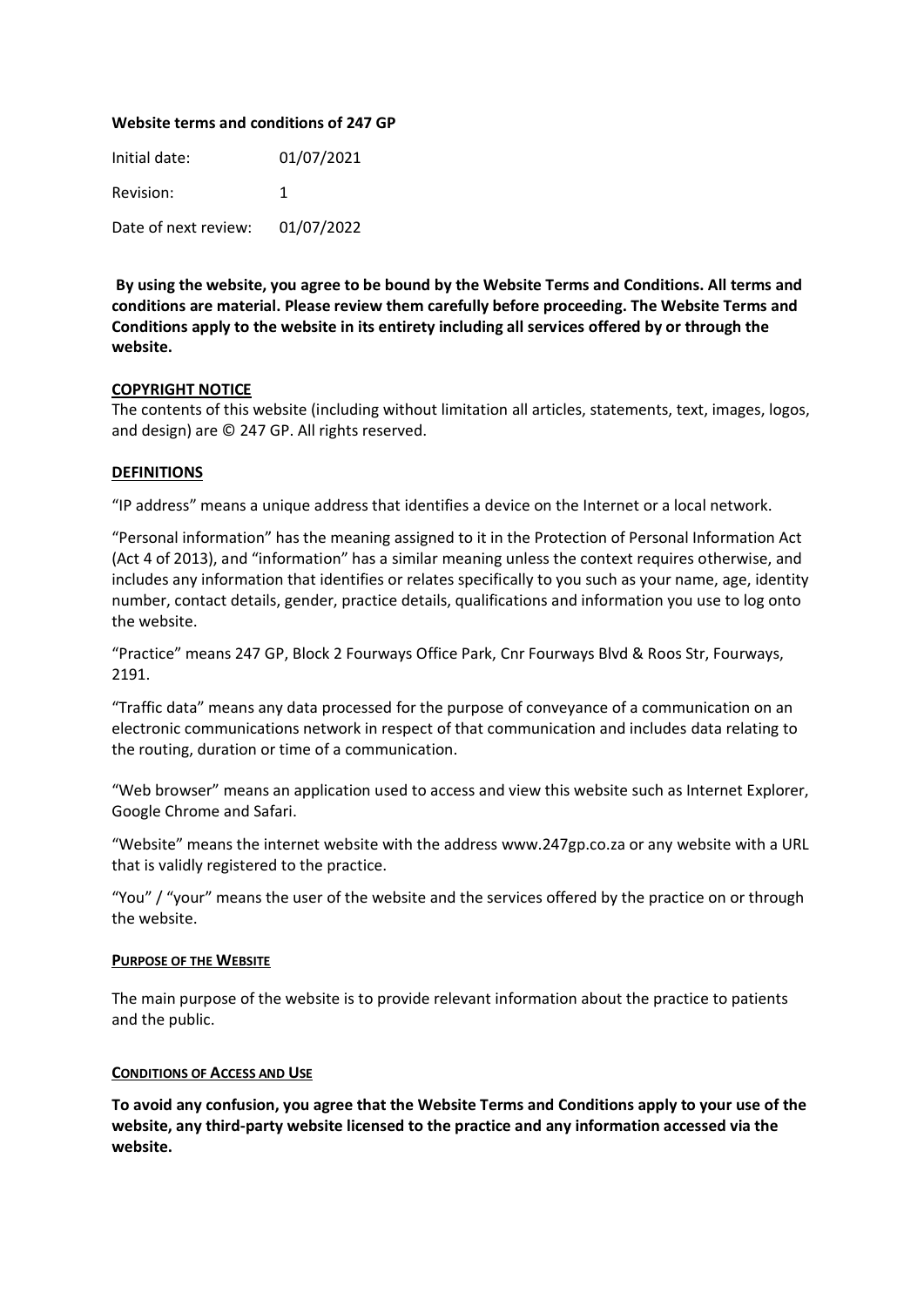If you use the website, you must keep your access details (including your username and password) confidential and not allow other people to use them. **You accept full responsibility for all activities that occur under your access details or password and accept responsibility for sharing your username and password. Any use of your access details shall be regarded as if you were the person using such information.** 

Materials from the website may be copied and distributed on a limited basis for non-commercial purposes only, provided that any material copied remains intact and that all copies include the following notice in a clearly visible position: **'Copyright © 247 GP. All rights reserved.'** These materials are for personal use only. Any copying or redistribution for commercial purposes or for compensation of any kind requires prior written permission from the practice.

**By using the website, you guarantee that you will not and you will not allow third parties on your behalf to:**

**make and distribute copies of the website;** 

**attempt to copy, reproduce, alter, modify, reverse engineer, disassemble, decompile, transfer, exchange or translate the website; or** 

**create derivative works of the website of any kind whatsoever.** 

**You acknowledge that the terms of the agreement with your Internet provider will continue to apply when using the website. As a result, you may be charged by the Internet provider for access to network connection services for the duration of the connection while accessing the website or any such third-party charges as may arise. You accept responsibility for any such charges that arise.** 

**If you are not the payer of the device being used to access the website, you will be assumed to have received permission from the payer for accessing and using the website.** 

# **DATA PROTECTION**

The website contains confidential information, which is the property of the practice and/or its data subjects and/or its business partners. **Unauthorised disclosure and/or use of this information may incur civil or criminal liability.** 

Any of your personal information available on the website and which you supply to the practice when using the website will be used by the practice in accordance with its **Privacy Policy** and subject to legislation.

**You guarantee that all information provided by you on or via the website is true, accurate, current and correct and you undertake to update the information as and when required.** 

All information that you provide to the practice may be stored electronically and with third parties, which parties are bound by strict levels of confidentiality. **These electronic records shall be proof of the information unless you can prove otherwise.** 

The practice takes all reasonable steps to protect your personal information and maintain confidentiality, including by making use of encryption technology. **However, the practice cannot guarantee the security or integrity of any information you transmit to it online and you agree that you do so at your own risk**.

**INTELLECTUAL PROPERTY** 5.1 All trademarks, copyright, database and other intellectual property rights of any nature in the website together with the underlying software code as well as any content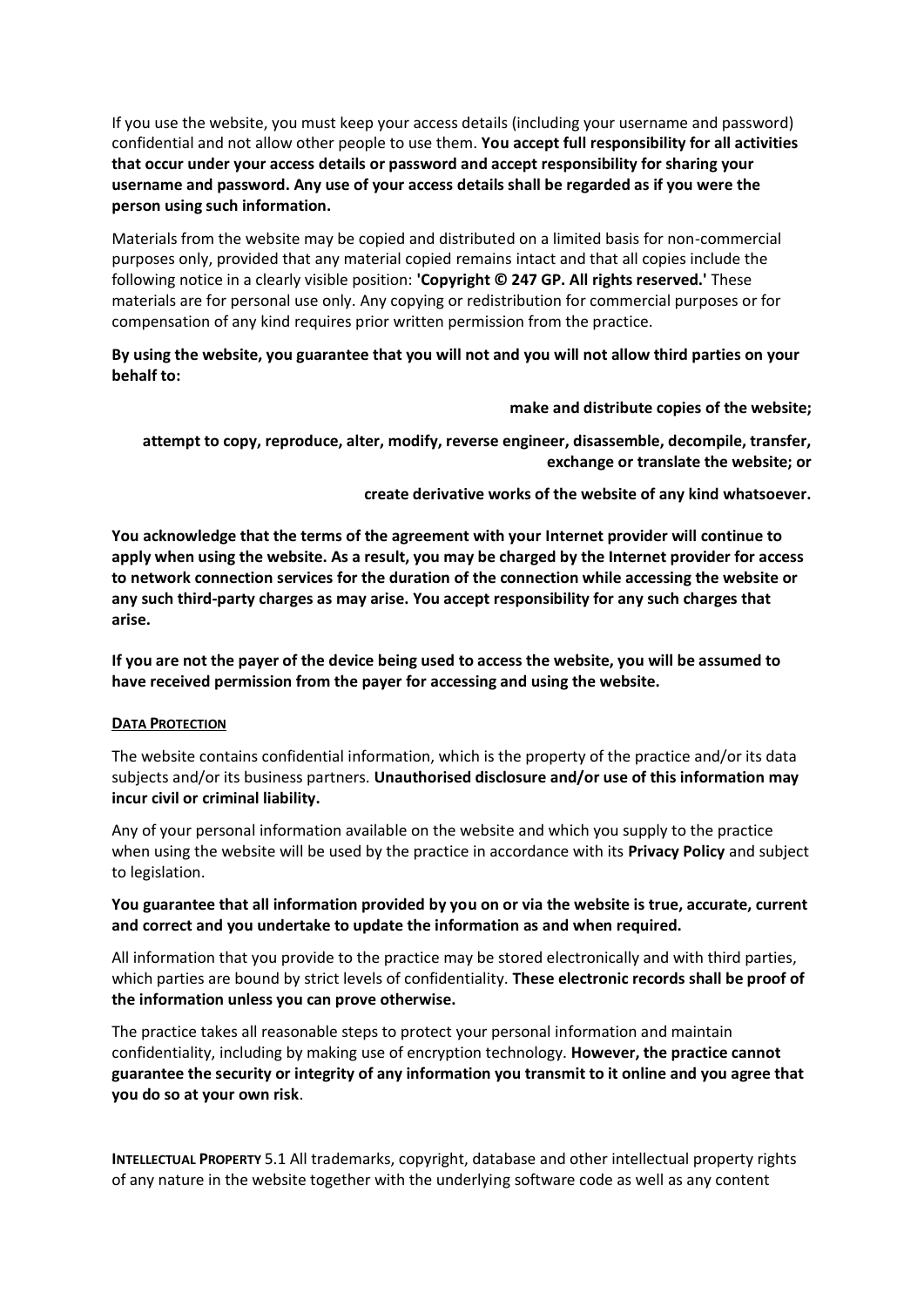made available on the website (e.g. text, graphics, logos, images, etc.) are owned either directly by the practice or by the practice's licensors unless expressly stated otherwise.

5.2 You do not obtain any trademark, copyright, database or any other intellectual property right of any nature or licence by using the website.

5.3 You are not granted any license or right to use any trademark without the practice's prior written permission and/or that of any third party.

# **BREACH**

**If you breach the Website Terms and Conditions, the practice shall have the right to claim damages of whatsoever nature from you, including special, incidental, consequential or indirect damages. In addition, the practice shall have the right to claim loss of profits and loss of business and to recover all legal costs on a scale as between attorney and own client from you.** 

### **TERMINATION**

The practice may in its sole discretion terminate your use of the website at any time by giving notice of termination to you, where this is possible.

You agree that the following actions shall constitute material breaches of the Website Terms and Conditions that shall result in the termination of your access to the website, if possible:

signing in as, or pretending to be another person;

transmitting material that violates, or could violate, the intellectual property rights or the privacy of others;

using interactive services in a way that is intended to harm, or could result in harm to you or to other users of the website; or

gathering information about others without obtaining prior written consent.

Upon termination of use as contemplated in this clause, the rights granted to you by the Website Terms and Conditions shall terminate.

#### **DISCLAIMERS AND LIMITATION OF LIABILITY**

**The practice tries to ensure that the most sophisticated technology protects the information on the website. However, the practice cannot be held responsible for any consequences that may result from the unlawful breach of copyright or unlawful dissemination of information by third parties copying information off the website. If you suspect a breach or where a breach may have taken place and this comes to your knowledge, please contact the practice or the webmaster as soon as possible so that the problem can be addressed.** 

**The website and all information, content, tools and materials are provided by the practice "as is" and on an "as available" basis without warranty of any kind.** 

**The practice does not guarantee the operation of the website or the information content, tools or materials on the website.** 

**While the practice makes every effort to ensure that the content and information on the website is complete, accurate and up-to-date, it makes no guarantee about the suitability of the products and services and provide no representation or warranty, express or implied, regarding the accuracy, correctness and completeness of information contained on the website.**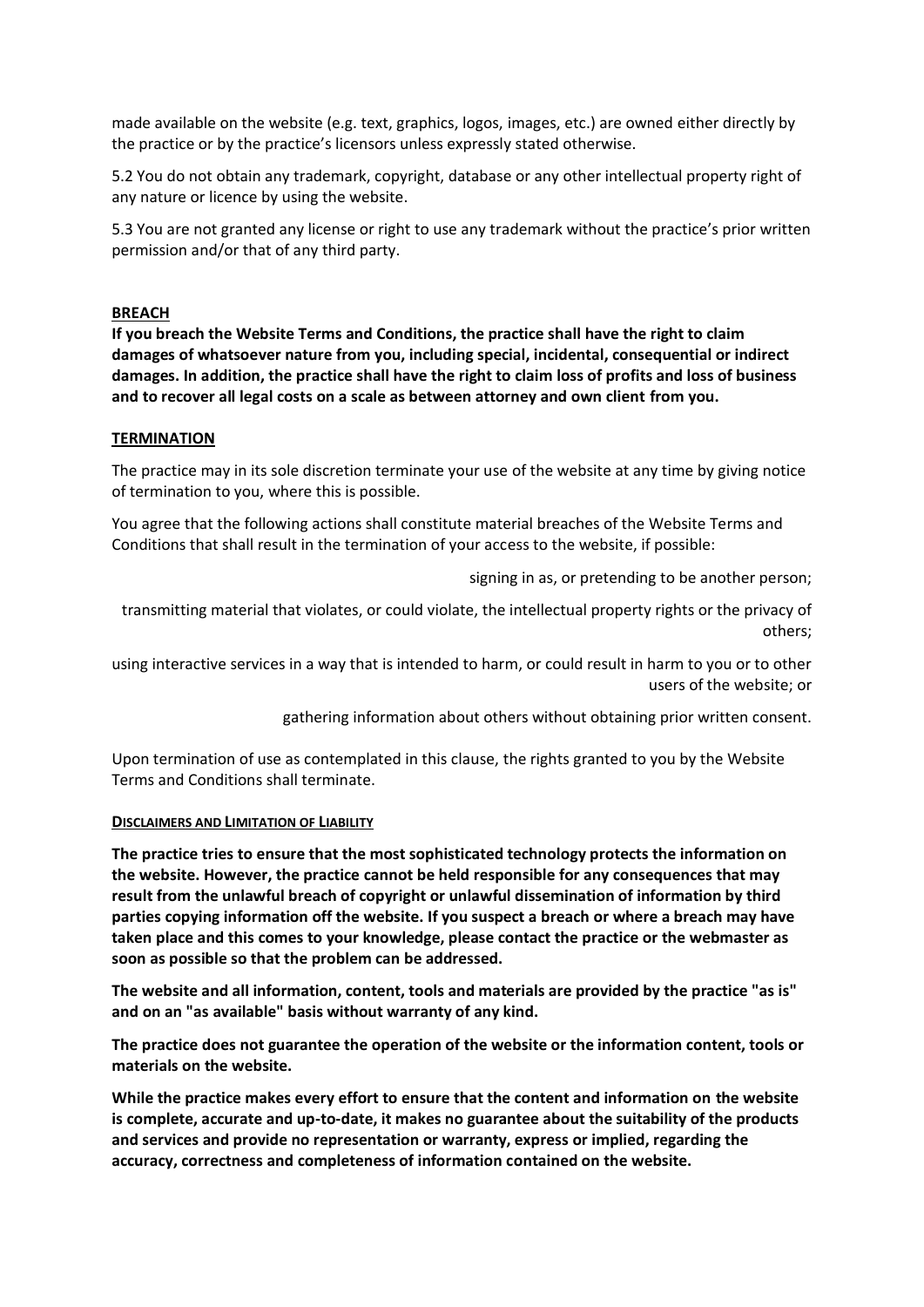**The practice does not guarantee that the website, information, content, tools or materials included on the website, the practice's servers or any electronic communications sent by it are free from viruses or other harmful components.** 

**The views and opinions expressed on this website, links or attachments hereto do not necessarily reflect the views and/or opinions of the practice. Regardless of the vast professional knowledge and scientific expertise in the field of medicine that the practice possesses, it cannot inspect all information to determine the truthfulness, accuracy, reliability, completeness or relevance thereof.** 

**Although the practice is fully committed to providing you with the best possible service, it shall not be responsible for:** 

**any interrupted, delayed or failed transmission, storage or delivery of information due to a power failure, equipment or software malfunction, natural disasters, fire, labour unrest, epidemics, pandemics, or any other cause beyond the reasonable control of the practice, or** 

**any inaccurate, incomplete or inadequate information supplied by you and obtainable from the website.** 

**The website and all of its component elements, including text, graphics, images, hyperlinks and other materials supplied by third parties, are for general educational purposes only and do not take the place of professional medical or physiotherapy advice. To the extent that clinical information may be provided on the website, it is based on best practice and/or current research, recommendations and guidelines, which may change from time to time. The information provided does not replace the advice of a registered health care practitioner. You should not discontinue any treatment you may be receiving on the basis of information reflected on this website without first consulting your treating practitioner and you should seek professional advice should any symptoms you may be experiencing persist.** 

**You agree to use the website at your own risk.** 

**The practice, its directors / partners, employees, contractors and website contributors shall not be liable to you or any other person or entity for, and you agree to indemnify them against, any claim or damages of any kind, including for direct, indirect, special, incidental, punitive and/or consequential damages as well as loss of profit or the like whether or not in the contemplation of the parties, whether based on breach of contract, delict (including negligence), product liability or otherwise, arising from**

**your use of the website or from any information, content, tools or materials included on or otherwise made available to you through the website, including any damage or alteration to your equipment, including but not limited to computer equipment, handheld devices or mobile telephones;** 

**for any decision taken or acted upon as a result of reliance on the information or philosophies contained or expressed on the website;** 

**any of the events described in this clause;** 

**your actions or omissions that result in a breach of the Website Terms and Conditions;** 

**any links to other websites from the website. You also acknowledge that the practice cannot control the content of or the products and services offered on those websites; and/or**